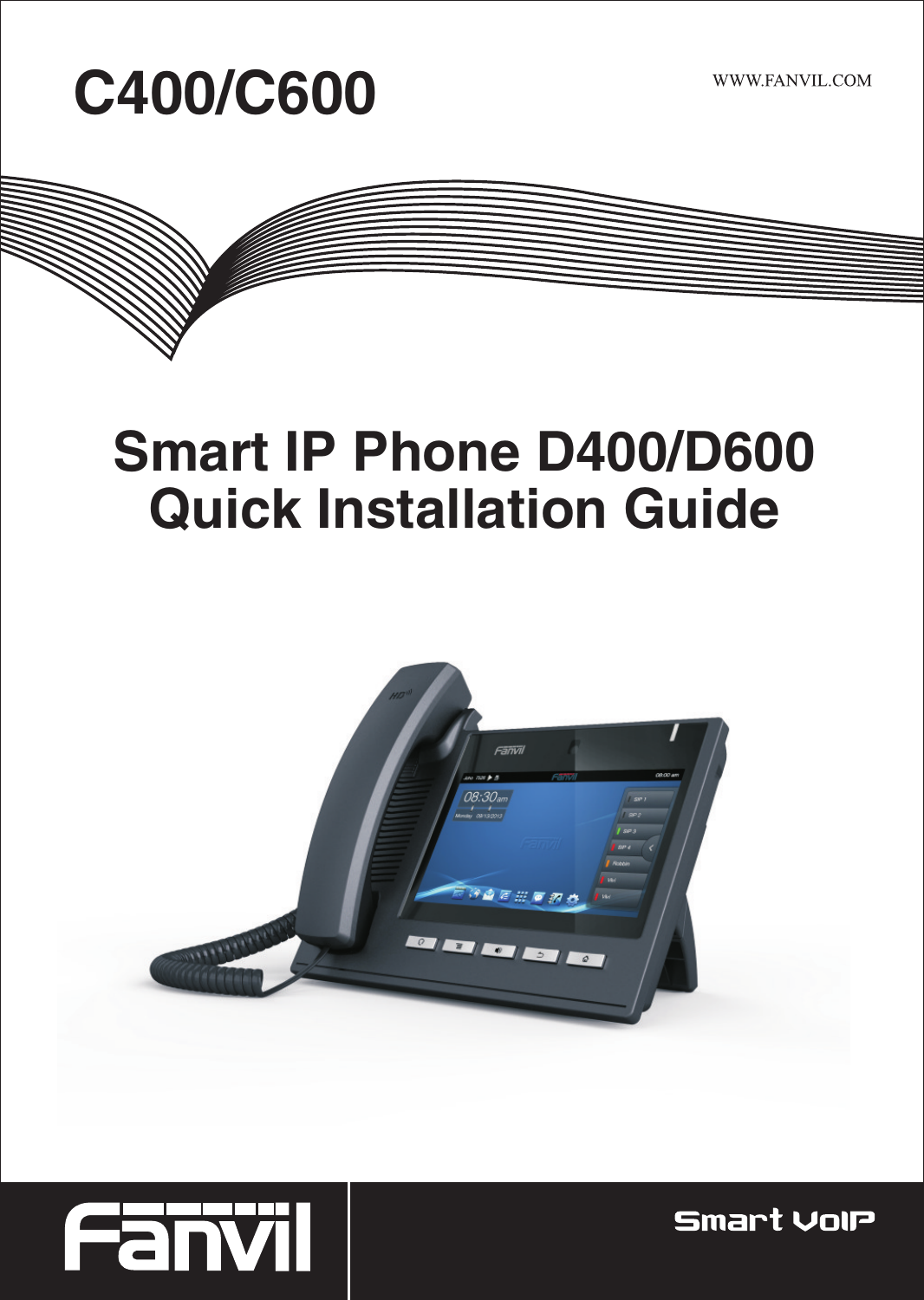

Overview

## Included Accessories

| Smart IP Phone<br>C400/C600                        | Handset               |
|----------------------------------------------------|-----------------------|
| Power adaptor                                      | Handset cord          |
| Common<br><b>Quick Installation Guide</b><br>Parry | <b>Ethernet Cable</b> |
| Base bracket                                       |                       |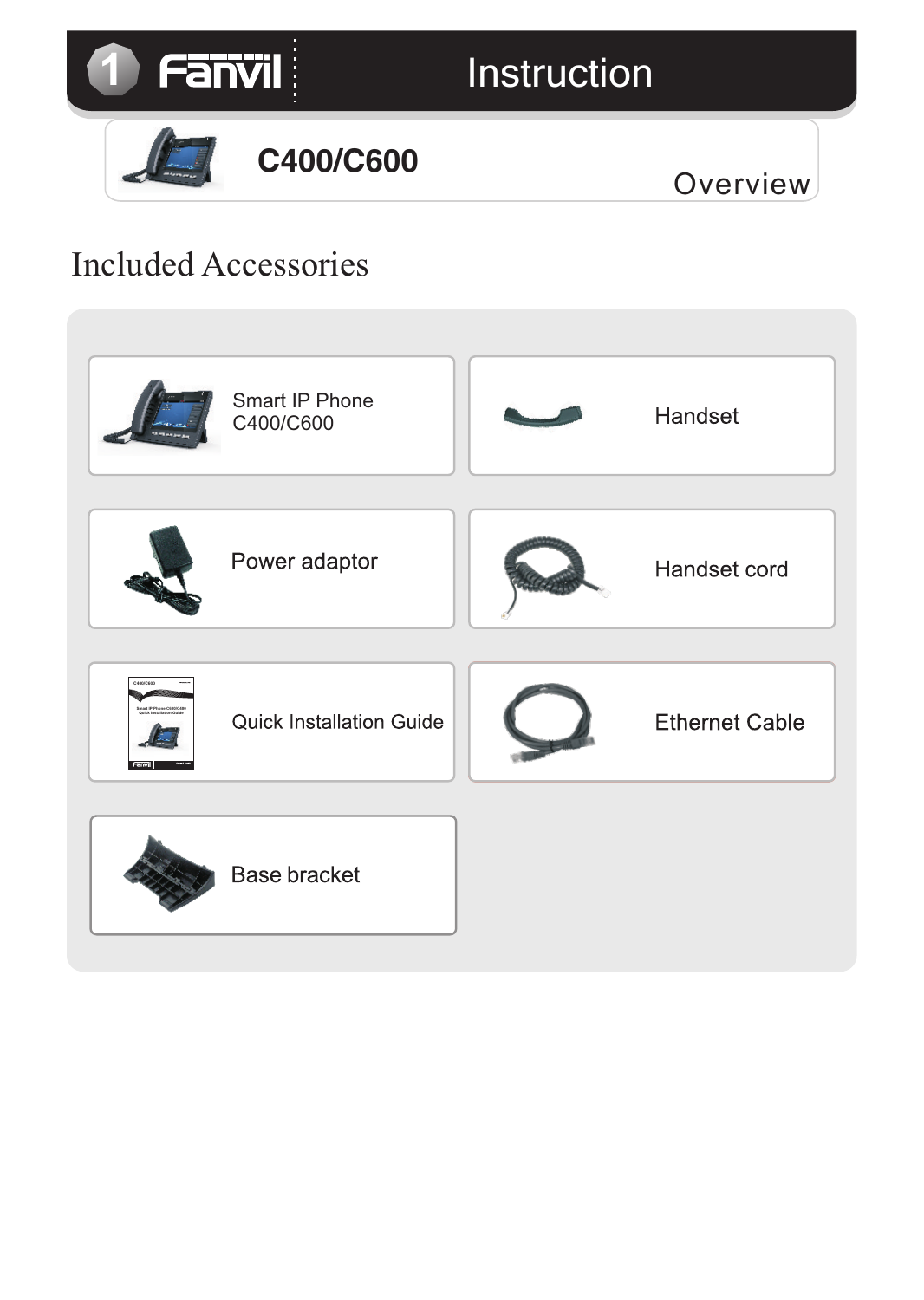Front view and keypad instruction:

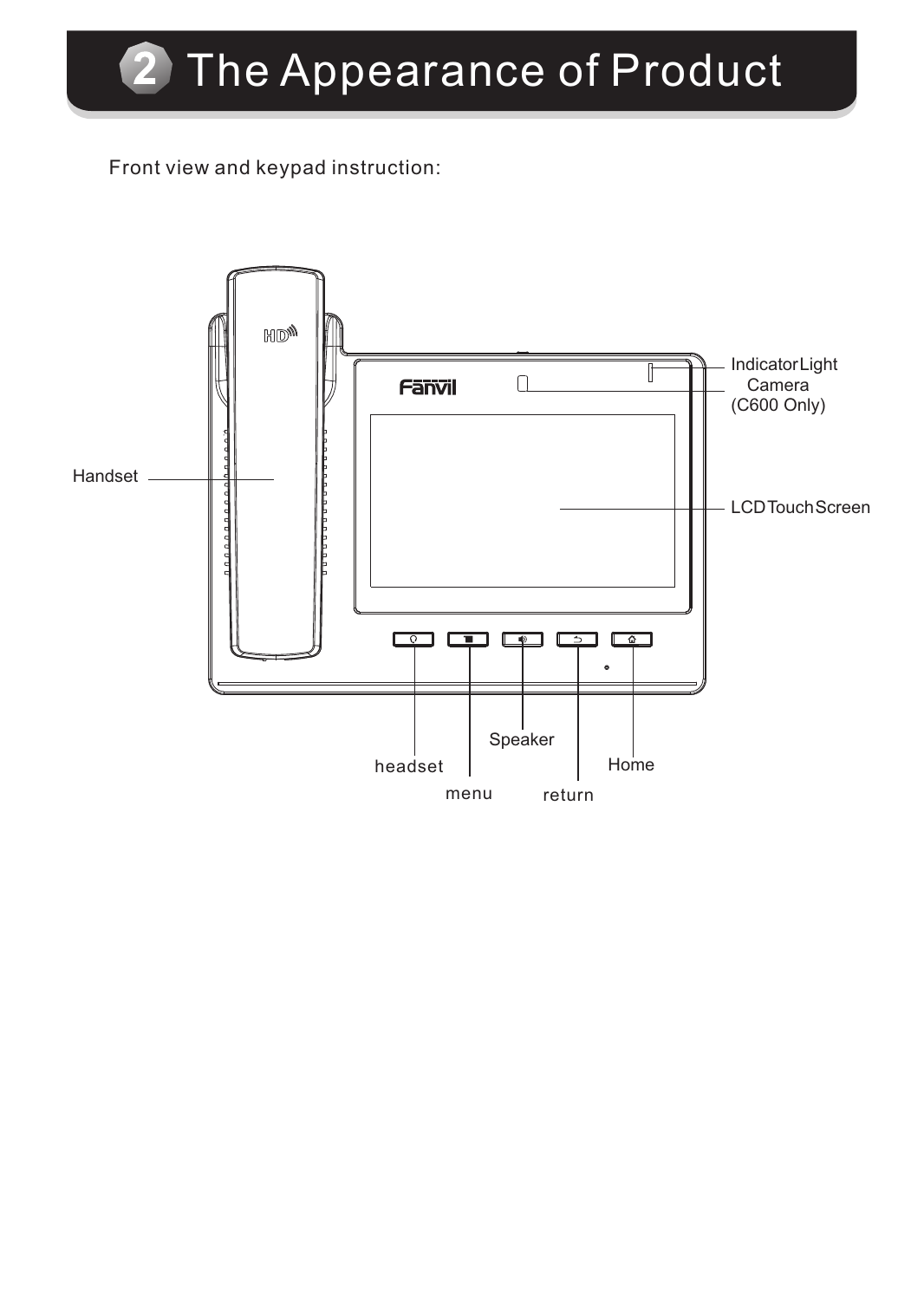Connect the IP Phone as shown by the following diagram:

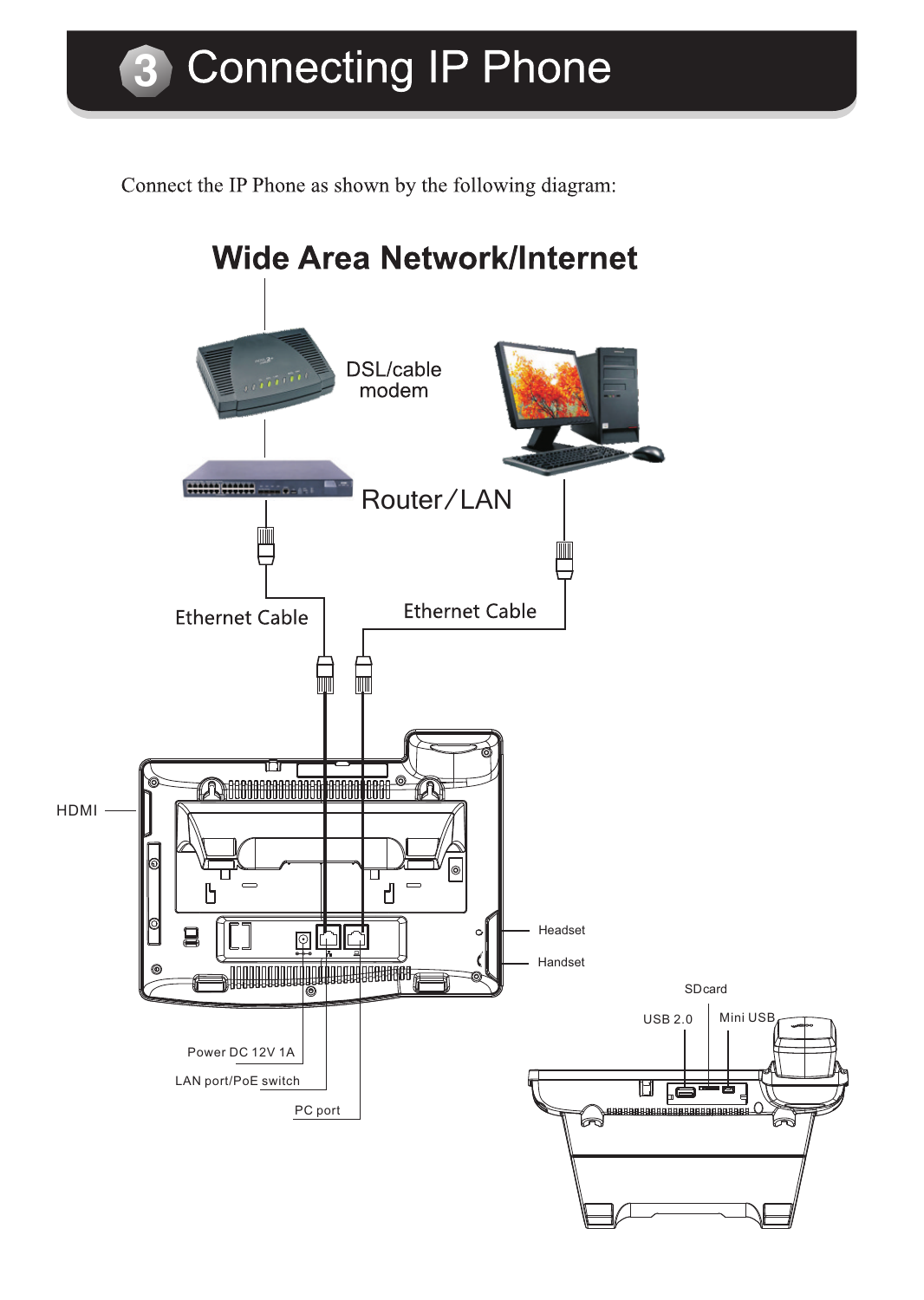#### **Configuration** 4

#### Configuring via Web

- 1. Drag Status Bar on the top of Phone, and you would get the phone's network IP address.
- 2. Open web browser and input the IP with, such as http://192.168.1.1/ in the address bar. You would get ready to enter web interface and set up.
- \* The default Username / Password is "admin" / "admin".

| Logon | $\oplus$<br>$\times$                               |
|-------|----------------------------------------------------|
|       | $ C $ $\mathbf{\hat{n}}$ $\propto$ http://***.***. |
|       |                                                    |
|       |                                                    |
|       |                                                    |
|       | User:<br>Password:                                 |
|       | Logon                                              |
|       |                                                    |
|       |                                                    |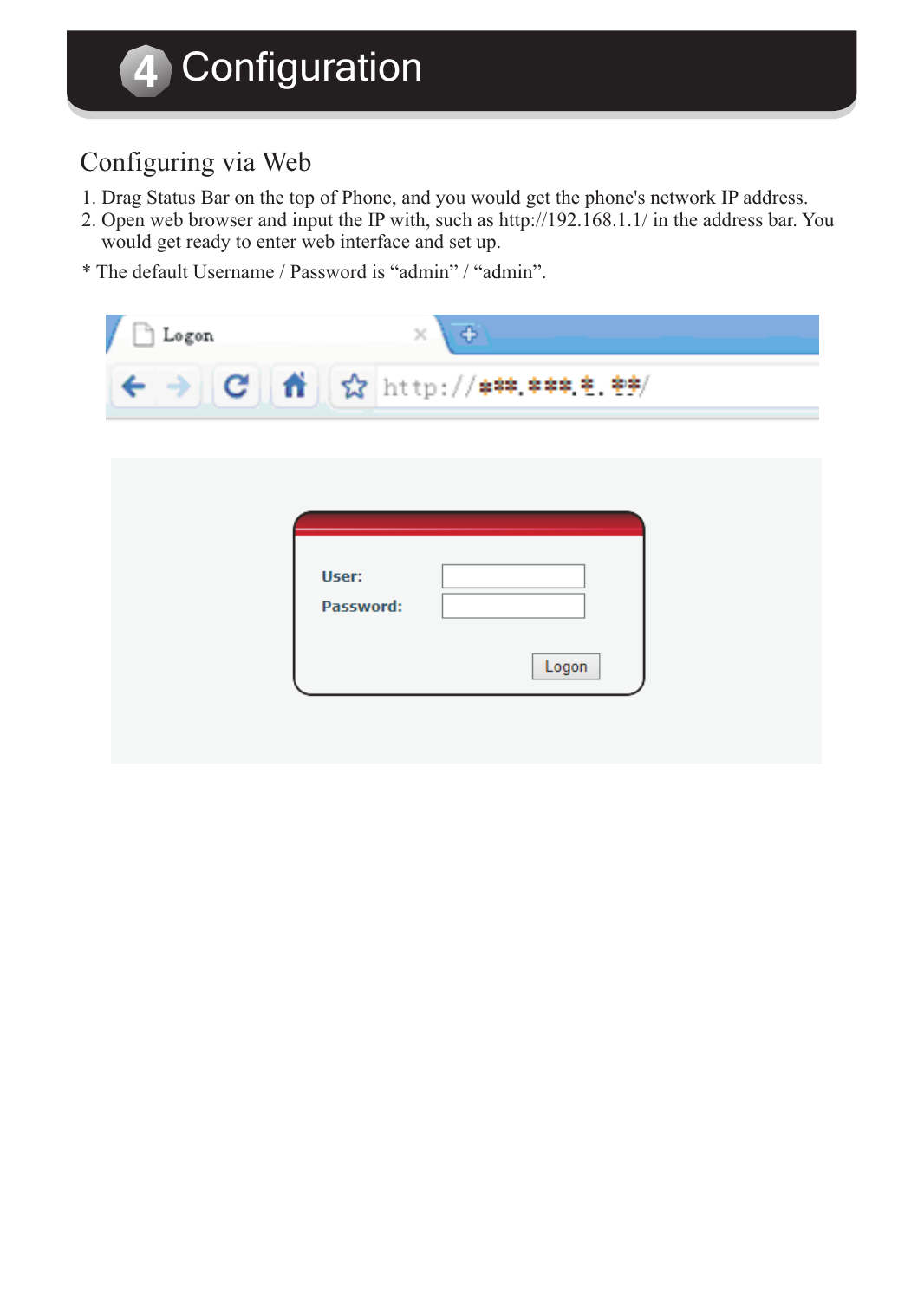#### **Configuration** 5

#### VoIP Settings

- 1. Selects SIP Line for registration
- 2. Input IP address, Server Port, Authentication User, Password, SIP User, and Display name... Enable "Mark", and Click "APPLY"

| SIP <sub>1</sub><br>$\checkmark$<br><b>SIP Line</b><br>$\rightarrow$ BASIC<br><b>Basic Settings &gt;&gt;</b><br>> NETWORK<br>Domain Realm<br>Registered<br><b>Status</b><br>172, 18, 1, 2<br>Server Address<br>Proxy Server Address<br><b>VOIP</b><br>Server Port<br>5060<br>Proxy Server Port<br>8810<br><b>Authentication User</b><br>Proxy User<br>> PHONE<br>Authentication Password<br>Proxy Password<br><br>8810<br>Backup Proxy Server Address<br>SIP User<br><b>EUNCTION KEY</b><br>Adam<br>5060<br><b>Display Name</b><br>Backup Proxy Server Port<br>$\overline{\mathbf{v}}$<br><b>Enable Registration</b><br>Server Name<br>> MAINTENANCE<br>Audio Codecs >><br><b>SECURITY</b><br><b>Advanced SIP Settings&gt;&gt;</b> | $C600 \equiv$ | <b>SIP</b><br><b>STUN</b> |  |  |
|------------------------------------------------------------------------------------------------------------------------------------------------------------------------------------------------------------------------------------------------------------------------------------------------------------------------------------------------------------------------------------------------------------------------------------------------------------------------------------------------------------------------------------------------------------------------------------------------------------------------------------------------------------------------------------------------------------------------------------|---------------|---------------------------|--|--|
|                                                                                                                                                                                                                                                                                                                                                                                                                                                                                                                                                                                                                                                                                                                                    |               |                           |  |  |
|                                                                                                                                                                                                                                                                                                                                                                                                                                                                                                                                                                                                                                                                                                                                    |               |                           |  |  |
|                                                                                                                                                                                                                                                                                                                                                                                                                                                                                                                                                                                                                                                                                                                                    |               |                           |  |  |
|                                                                                                                                                                                                                                                                                                                                                                                                                                                                                                                                                                                                                                                                                                                                    |               |                           |  |  |
|                                                                                                                                                                                                                                                                                                                                                                                                                                                                                                                                                                                                                                                                                                                                    |               |                           |  |  |
|                                                                                                                                                                                                                                                                                                                                                                                                                                                                                                                                                                                                                                                                                                                                    |               |                           |  |  |
|                                                                                                                                                                                                                                                                                                                                                                                                                                                                                                                                                                                                                                                                                                                                    |               |                           |  |  |
|                                                                                                                                                                                                                                                                                                                                                                                                                                                                                                                                                                                                                                                                                                                                    |               |                           |  |  |
|                                                                                                                                                                                                                                                                                                                                                                                                                                                                                                                                                                                                                                                                                                                                    |               |                           |  |  |
|                                                                                                                                                                                                                                                                                                                                                                                                                                                                                                                                                                                                                                                                                                                                    |               |                           |  |  |
|                                                                                                                                                                                                                                                                                                                                                                                                                                                                                                                                                                                                                                                                                                                                    |               |                           |  |  |
|                                                                                                                                                                                                                                                                                                                                                                                                                                                                                                                                                                                                                                                                                                                                    |               |                           |  |  |
|                                                                                                                                                                                                                                                                                                                                                                                                                                                                                                                                                                                                                                                                                                                                    |               |                           |  |  |

#### Configuring via LCD menu

#### Network Settings

- 1. Press "Phone Menu ICON" on the screen.
- 2. Select and Press "Network".
- 3. Select DHCP, Static IP, or PPPoE and "SAVE"
- \* The default value is DHCP. If you select Static IP or PPPoE, please input the necessary information follow by the screen.

#### VoIP Settings

- 1. Press "Phone Menu ICON" on the screen.
- 2. Select and Press "Accounts"
- 3. Please input MENU Password "123456" and Enter
- 4. Input Server address, Server port, Authentication User, Password and SIP User... Enable Registration "Mark", and Click "SAVE"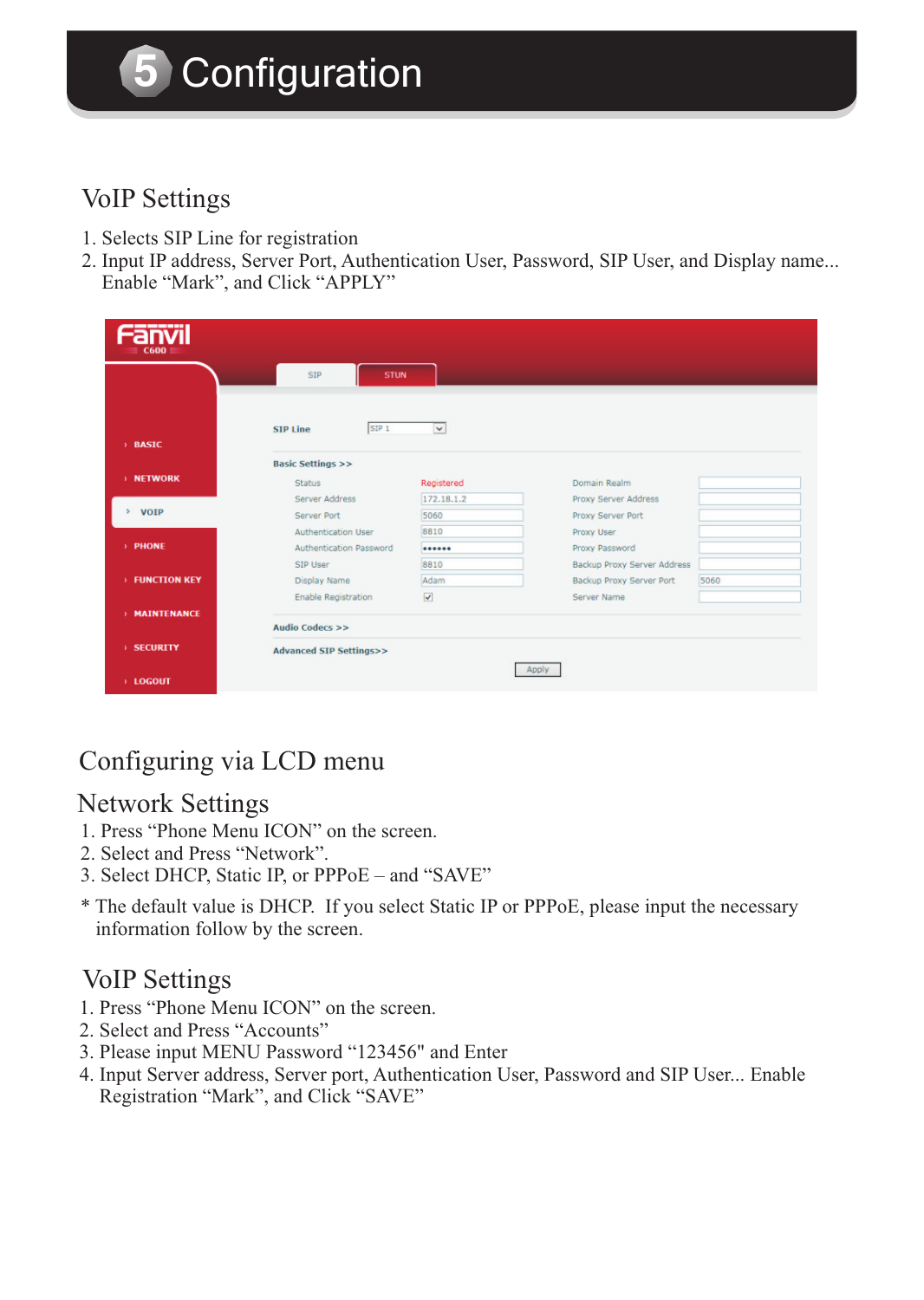## **6 Make a Phone Call**

## Make a call

- 1. Lift Handset, Dialing ICON, or SPEAKER Key
- 2. Select the SIP line you would like to use it
- 3. Dial the number Press "#" sign or Video ICON key(C600 Only) to make a Audio or Video Call
- \* If you have the wrong number need to delete it, please press  $\otimes$  to process it. Also, you can erase all of them by long pressing the delete ICON.

### Answer a call

- 1. Audio Call (Default Configuration) -- Lift Handset or Press the SPEAKER key
- 2. Video Call (C600 Only)– Pressing the Video ICON to answer it. Or you can Lift Handset or Press the SPEAKER key if the phone had pre-programmed Video as Default.
- \* You could see the contact's picture (pre-installed), name, and phone number when you receive a call which is in your contact list.
- \* You can switch the Audio to Video conversation if the other party accept your request by pressing the Video Request ICON.

## Call Transfer

- 1. During the conversation with Party A, press the "Transfer" key, make another call conversation with Party B and Pressing the "Transfer " Key again.
- 2. During the conversation with Party A, press the "Transfer" key, dial party B number than pressing the "Transfer" key again.

## Call Conference

During the conversation with Party A, press the "Conference" key, make another call conversation with Party B and pressing the "Conference" key again.

- \* During the three parties' conversation status, you can press either the picture of Party A or Party B to switch the individual conversation of each party.
- \* During the three parties' conversation status, you can skip the current conversation by pressing the "Exit". The other two parties can continue conversation without interrupting.